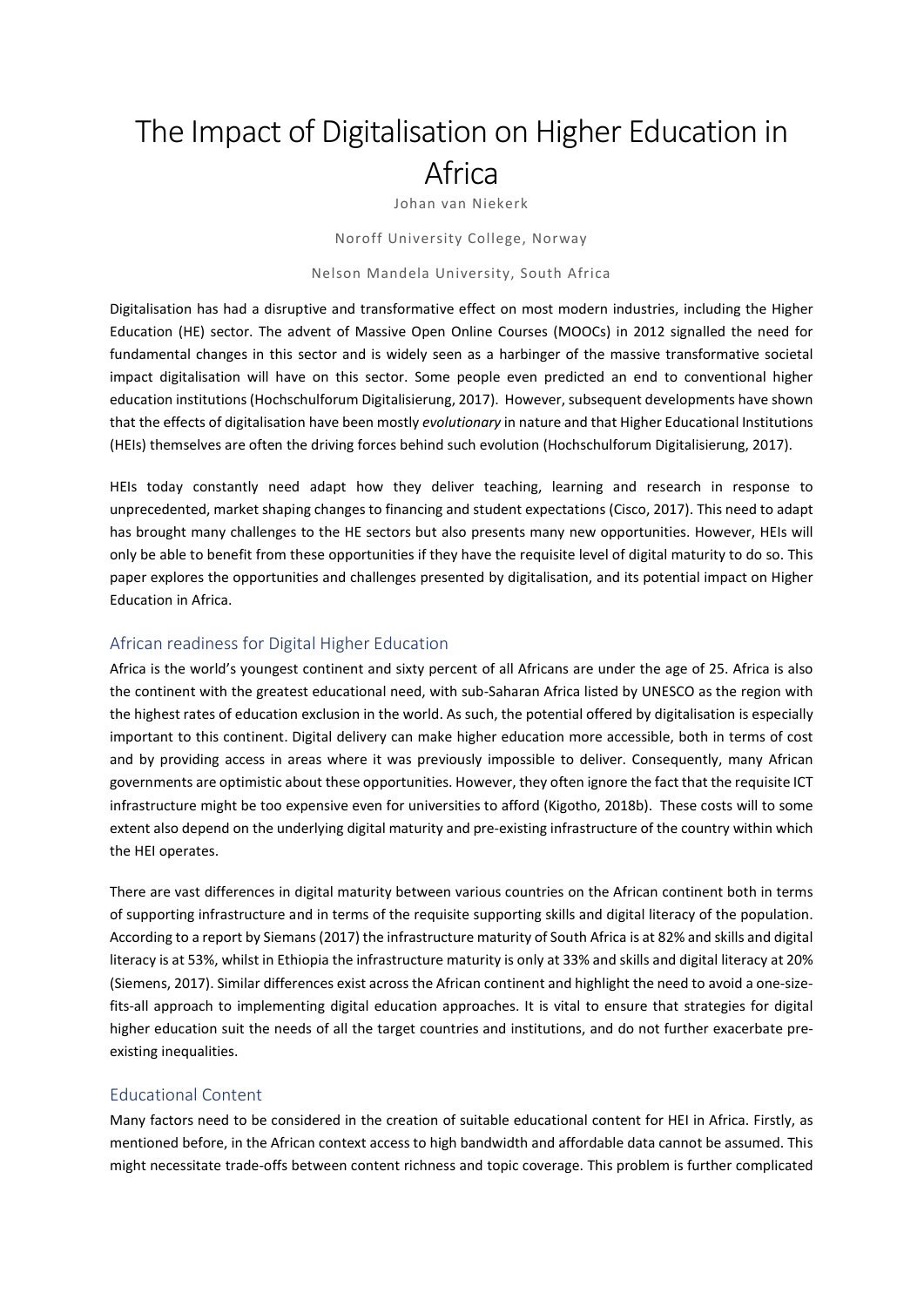by the fact that the devices through which learners access content might be old and could potentially not support some modern delivery formats. It is therefore essential to ensure optimal usage of bandwidth. Educational content should be carefully designed to take into consideration not only the validity of the content itself, but also the efficiency of the content in terms of the context within which the education will take place. Many modern MOOCs are almost entirely dependent on bandwidth heavy streaming video as a delivery mode. This will not be suitable in many African countries where purchasing one gigabyte of data costs 8.76% of the average monthly income (Alliance for Afforable Internet, 2018).

Secondly, a vast skills shortage exists in many fields at HEIs in Africa. E-learning can provide a "brain gain" in a very cost-effective way (Rwirahira, 2018). Not only does it reduce the need for academics to travel to deliver lectures in African countries, it also provides an easy way for young African academics who have left the continent to pursue careers elsewhere to "return home" to lecture in their countries of origin (Rwirahira, 2018). However, efforts to promote such "brain gain" might be viewed by some as intellectual re-colonisation of Africa. It is vital to take sufficient care to include African scholars and African viewpoints in the design and creation of such material.

Thirdly, it is important to understand that Africa consists of many countries and many different ways of doing things. Even if subject content has been adequately contextualised for one context, it might need to be modified further before it would be suitable in another context. There are also a vast number of factors related to culture, religion, gender, and language that might need to be considered, depending on the context in a specific country. Ethiopia, for example has more 70 locally spoken languages (Siemens, 2017).

Finally, the skills needed to create high quality digital educational material extend beyond just the subject expertise needed. Many online courses fail to adhere to sound educational principles for the design of online educational material. In most cases, online material consists of large amounts of media that needs to be consumed with little or no user interaction. This results in a reduction in the Perceived Usefulness (PU) of the online content amongst learners and a subsequent reduction in the intentional use of the material and student motivation to learn. Online courses must be developed based on sound pedagogical principles that are suitable to the online medium (van Niekerk & Webb, 2016). As with the content itself, the chosen pedagogical approach should be appropriate for the specific contexts of the target learners.

## University Libraries and Supporting Resources

Successful higher education requires more than just the consumption of online learning content. In order to function in the modern business world students in higher education also need to be taught how to be lifelong learners. This requires the ability to conduct their own research and, as a minimum, access to information resources like university libraries. In many parts of the world university libraries have developed to operate in both the physical and digital worlds, however, in sub-Saharan Africa university libraries are still mostly physical with little or no virtual presence (Kigotho, 2018a).

There are also very few Open Access Repositories in Africa, the Directory of Open Access Repositories lists entries for only 18 countries, with a total of 120 repositories, in Sub-Saharan Africa (http://www.opendoar.org/). To place this number in perspective, one should consider that Germany alone has a 204 such repositories listed. Yet, such open access repositories are vital in disseminating a university's research to a world-wide audience and should be seen a key component in any efforts to digitise higher education in Africa. Furthermore, the challenges in taking African university libraries online also extends to the high cost of digital material, the difficulties in managing copyright and digital rights in such libraries, and a general lack of trained academic librarians (Kigotho, 2018a).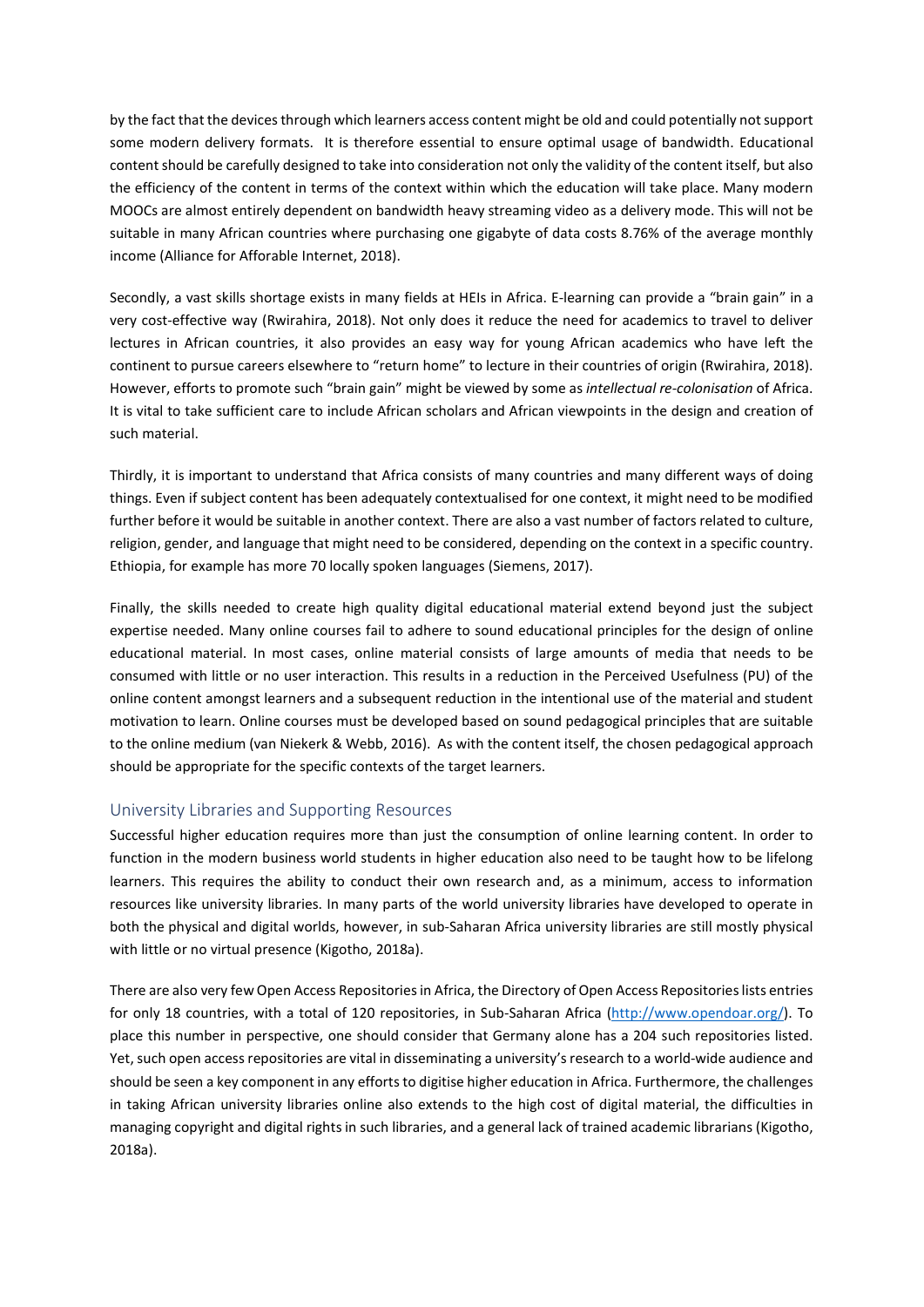In addition to libraries, learners in an online environment are usually engaged through some form of Learning Management System (LMS). To run and administer such systems have similar infrastructure, cost, and staffing problems as other ICT Systems. Content created for dissemination via one LMS is also not always easy to port to another platform. If content is to be used across the continent it is thus important to develop content in a format that is as portable as possible. Using an LMS appropriately also requires both academic staff and students to have a certain minimum level of digital literacy and familiarity with the LMS itself.

## E-learning Literacy

Many courses assume that the learners will have the pre-requisite skills that will enable them to learn in an online environment. This assumption is mostly incorrect. Even amongst academics very few adults have ever completed any form of online education. As such it is necessary to ensure that courses are designed and structured in such a way that they do not only convey subject relevant content, but also introduce the learner to online learning modalities in an approach which is scaffolded to build learner confidence and motivation to learn online.

Similar to the adoption of many other technological innovations, user acceptance of online learning is to a large extent governed by a balance between the learner's perception of the Perceived Usefulness (PU) of the course versus the Perceived Ease of Use (PEU) of the online content, as described by the well-known Technology Acceptance Model (TAM) (Cheung & Vogel, 2013; Ching-Ter, Hajiyev, & Su, 2017). A successful online course design would thus have to gradually introduce the learners to new ways of learning online in order to manage PEU and ensure the learners do not 'drop out' due to feeling overwhelmed. This is especially important in the African context where learners might already be faced with several other barriers to successful learning, such as low bandwidth, language problems, or a lack of culturally sensitive context in the content.

One of the reasons why online educational delivery is so attractive in the African context is that it is so well suited to the needs of adult learners who are geographically dispersed. However, a lack of human interaction, and subsequent feelings of isolation, can be a major contributing factor to course 'drop outs' (Hone & El Said, 2016). Human interaction commonly takes the form of interaction with instructors or collaboration with peers. However, in many online programmes this interaction is not developed in a meaningful way because of a lack of adequate technical, administrative, or personal assistance to the learners, which leads to a reduction in both the PU and the PEU of the course material. Once again, course designers need to take this need into consideration before designing interaction models for such digital courses.

## Micro-credentials, Accreditation and Quality Control

A final opportunity, and related challenge, that this paper will raise, is the question of accreditation and quality control within digital education. One of the benefits of online learning is that it allows learners from anywhere in the world to participate in courses offered by some of the top universities in the world. In most Western countries, students still prefer universities to focus on more traditional university educational approaches, even within digital offerings. This is different in Africa, where learners display a much stronger preference for microcredentials, bootcamps and similar models of education (Navitas Ventures, 2017).

This preference creates a unique opportunity to introduce high quality, internationalised content into existing courses. By allowing students to do all, or part, of their degree through a digital medium, African universities can present students with a much more comprehensive bouquet of offerings whilst still maintaining their essentially African core to their coursework. However, this opportunity also comes with many unique challenges related to ensuring the quality of the courses and the accreditation of credentials that was earned online. Universities not only need to ensure that the additional digital content itself is of acceptable standard but are also faced with the challenge of ensuring that the course was completed by the student him/her self, and that the assessment